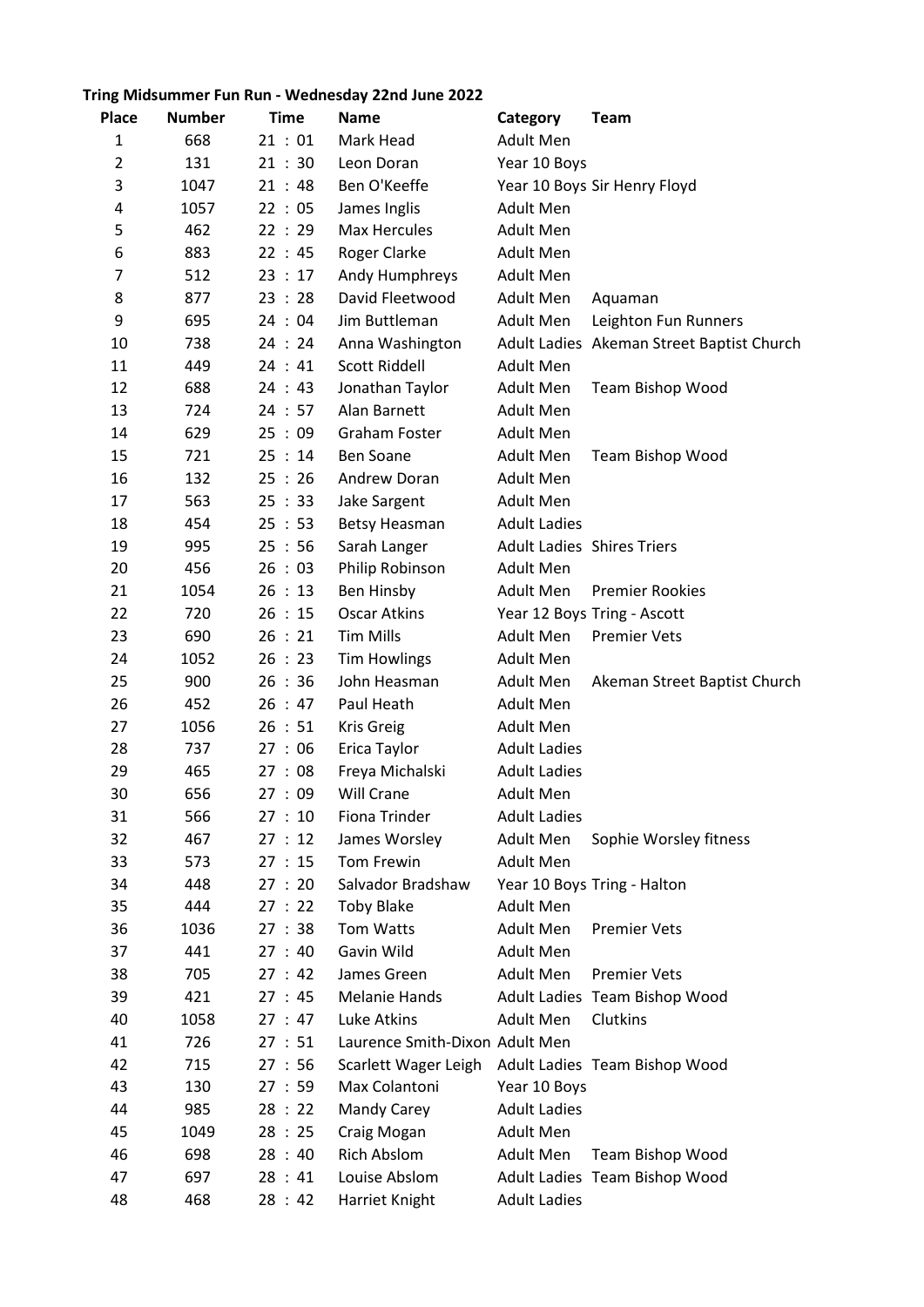## Tring Midsummer Fun Run - Wednesday 22nd June 2022

| <b>Place</b> | <b>Number</b> | <b>Time</b> | <b>Name</b>                  | Category                | <b>Team</b>                         |
|--------------|---------------|-------------|------------------------------|-------------------------|-------------------------------------|
| 49           | 657           | 28:44       | Julian Crane                 | Adult Men               |                                     |
| 50           | 1045          | 28:45       | Nicholas Booth               | <b>Adult Men</b>        |                                     |
| 51           | 718           | 28:46       | <b>Tony Hart</b>             | Adult Men               |                                     |
| 52           | 741           | 28:47       | Joe Rainer                   | <b>Adult Men</b>        |                                     |
| 53           | 1015          | 28:48       | Lewie Gunter-Jones           |                         | Year 10 Boys Tring - Claydon        |
| 54           | 427           | 28:55       | Stephen Lummis               | Adult Men               |                                     |
| 55           | 534           | 29:11       | Sophie Worsley               |                         | Adult Ladies Sophie Worsley fitness |
| 56           | 702           | 29:13       | <b>Stephanie Castle</b>      | <b>Adult Ladies</b>     |                                     |
| 57           | 1055          | 29:18       | John Highmore                | Adult Men               |                                     |
| 58           | 704           | 29:23       | Sergio Giraldo               | Adult Men               |                                     |
| 59           | 693           | 29:42       | Martyn Hutt                  | Adult Men               | <b>Premier Vets</b>                 |
| 60           | 903           | 29:43       | Jonathan Doyle               | <b>Adult Men</b>        |                                     |
| 61           | 616           | 29:50       | Matthew McCloskey            | <b>Adult Men</b>        |                                     |
| 62           | 703           | 29:50       | Nicole Giraldo               |                         | <b>Adult Ladies Premier Rookies</b> |
| 63           | 742           | 29:56       | Joanna Culver                | <b>Adult Ladies RBS</b> |                                     |
| 64           | 739           | 30:         | Matthew Washington Adult Men |                         | Akeman Street Baptist Church        |
| 65           | 982           | 30 : 09     | Ian Rowlands                 | Adult Men               |                                     |
| 66           | 658           | 30 : 15     | Lottie Crane                 | <b>Adult Ladies</b>     |                                     |
| 67           | 701           | 30 : 17     | <b>Megan Francis</b>         |                         | Adult Ladies Team Bishop Wood       |
| 68           | 549           | 30 : 36     | <b>Terry Crampton</b>        | Adult Men               |                                     |
| 69           | 1048          | 30 : 37     | Lee Stafford                 | <b>Adult Men</b>        |                                     |
| 70           | 707           | 30 : 39     | <b>Daniel Storr</b>          | <b>Adult Men</b>        |                                     |
| 71           | 1028          | 30 : 42     | Will Rycroft                 | Adult Men               | <b>Team Tring School</b>            |
| 72           | 625           | 30 : 45     | Wayne McGuire                | <b>Adult Men</b>        |                                     |
| 73           | 722           | 30 : 46     | Kate Michalski               | <b>Adult Ladies</b>     |                                     |
| 74           | 458           | 30 : 51     | David Saul                   | <b>Adult Men</b>        |                                     |
| 75           | 618           | 30 : 55     | Matt Gibson                  | <b>Adult Men</b>        |                                     |
| 76           | 901           | 31 : 04     | Sergey Artemenko             | Adult Men               |                                     |
| 77           | 450           | 31:09       | <b>Greg Burns</b>            | Adult Men               |                                     |
| 78           | 612           | 31 : 47     | Keith Henderson              | <b>Adult Men</b>        |                                     |
| 79           | 714           | 31 : 50     | Peter Leigh                  | Adult Men               | Team Bishop Wood                    |
| 80           | 1051          | 31 : 51     | Karina Wells                 | <b>Adult Ladies</b>     |                                     |
| 81           | 133           | 32 : 13     | <b>Brian Dunley</b>          | Adult Men               |                                     |
| 82           | 1040          | 32 : 36     | <b>Robert Bailes-Collins</b> | <b>Adult Men</b>        | <b>Premier Rookies</b>              |
| 83           | 557           | 32 : 59     | Amber Owens                  |                         | Year 10 Girls Tring - Waddesdon     |
| 84           | 572           | 33:06       | Sue Frewin                   | <b>Adult Ladies</b>     |                                     |
| 85           | 1031          | 33 : 46     | Chris Gee                    | Adult Men               | Akeman Street Baptist Church        |
| 86           | 1006          | 33 : 55     | Catherine Alcraft            | <b>Adult Ladies</b>     |                                     |
| 87           | 867           | 34 : 23     | Julia Wale                   | <b>Adult Ladies</b>     |                                     |
| 88           | 1041          | 34 : 29     | James Cronin                 | <b>Adult Men</b>        | <b>Premier Rookies</b>              |
| 89           | 1053          | 34:42       | Amber Hawes                  |                         | <b>Adult Ladies Premier Rookies</b> |
| 90           | 709           | 34 : 43     | Anna Ashwell                 |                         | Adult Ladies Bootcamp Tring         |
| 91           | 691           | 34 : 43     | Zoe Templeton                |                         | Adult Ladies Bootcamp Tring         |
| 92           | 692           | 34 : 43     | Kirsten Mutch                | <b>Adult Ladies</b>     |                                     |
| 93           | 440           | 34:50       | Amanda Dornan                | <b>Adult Ladies</b>     |                                     |
| 94           | 1034          | 34 : 59     | Libby Warren                 | <b>Adult Ladies</b>     |                                     |
| 95           | 708           | 35:07       | Philippa Storr               | <b>Adult Ladies</b>     |                                     |
| 96           | 466           | 35:10       | Jim Ibbotson                 | Adult Men               |                                     |